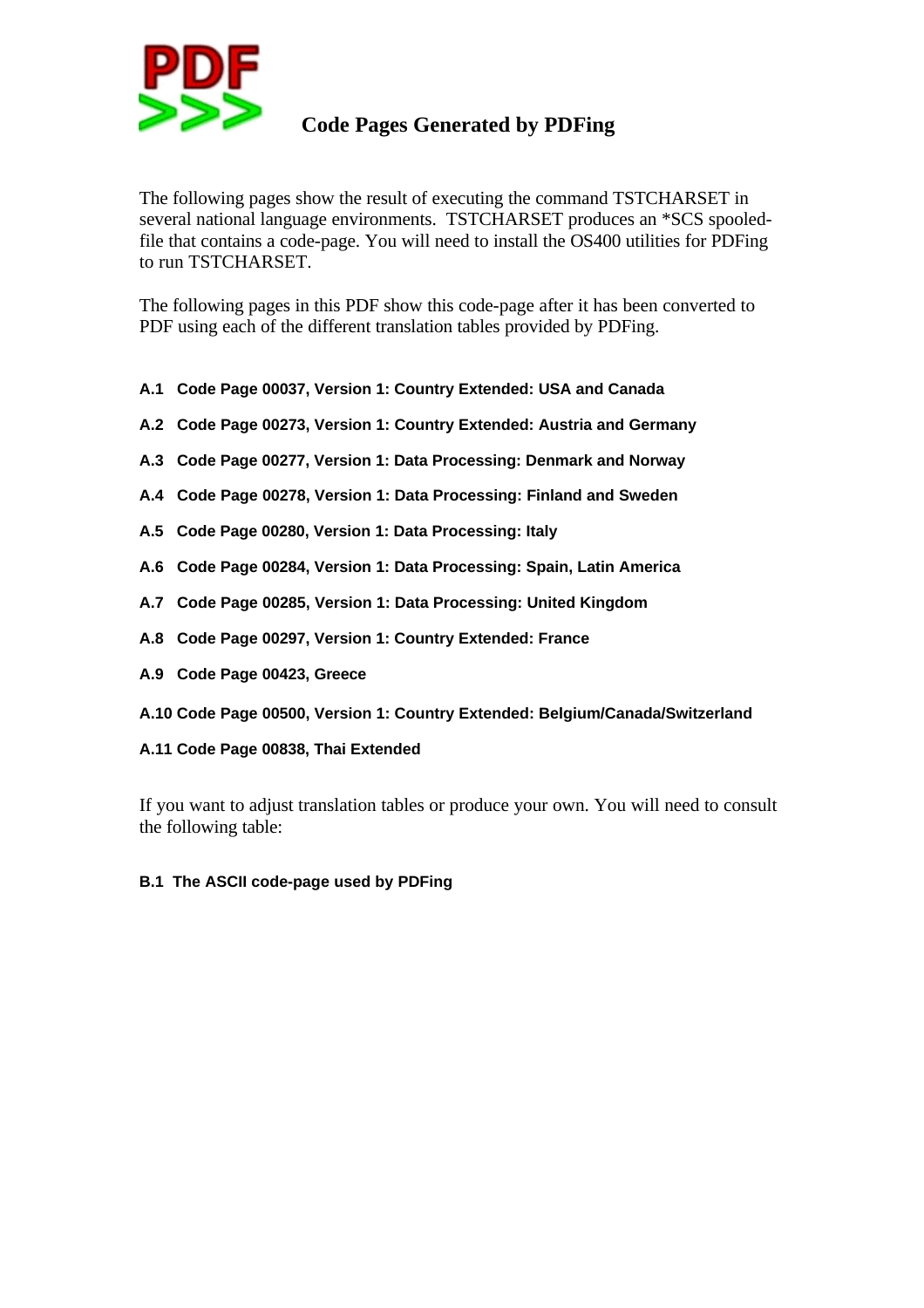| TSTCHARSET     |                      | CCSID:                              |                |                      | 37          |                      |                                                                                                                                                                                                                                                                                                                                                                                                                                |                          |                          |             |             |   |
|----------------|----------------------|-------------------------------------|----------------|----------------------|-------------|----------------------|--------------------------------------------------------------------------------------------------------------------------------------------------------------------------------------------------------------------------------------------------------------------------------------------------------------------------------------------------------------------------------------------------------------------------------|--------------------------|--------------------------|-------------|-------------|---|
|                |                      | 4- 5- 6- 7- 8- 9- A- B- C- D- E- F- |                |                      |             |                      |                                                                                                                                                                                                                                                                                                                                                                                                                                |                          |                          |             |             |   |
| $-0$           |                      | $\&$                                |                | Ø                    | Ø           | $\circ$              | μ                                                                                                                                                                                                                                                                                                                                                                                                                              | $\hat{\phantom{1}}$      | $\{$                     | $\}$        | $\setminus$ | 0 |
| $-1$           |                      | $\acute{\text e}$                   | $\sqrt{2}$     | É                    | $\mathsf a$ | j                    | $\thicksim$                                                                                                                                                                                                                                                                                                                                                                                                                    | £                        | Α                        | J           | ÷           | 1 |
| $-2$           | â                    | ê                                   | Â              | Ê                    | $\mathbf b$ | k                    | $\mathtt{s}$                                                                                                                                                                                                                                                                                                                                                                                                                   | ¥                        | $\, {\bf B}$             | $\rm K$     | $\rm S$     | 2 |
| $-3$           | ä                    | ë                                   | Ä              | Ë                    | $\mathbf C$ | 1                    | $\sf t$                                                                                                                                                                                                                                                                                                                                                                                                                        | $\bullet$                | $\mathcal{C}$            | L           | Т           | 3 |
| $-4$           | à                    | è                                   | À              | È                    | d           | ${\mathfrak m}$      | u                                                                                                                                                                                                                                                                                                                                                                                                                              | $^{\circ}$               | D                        | М           | U           | 4 |
| $-5$           | á                    | í                                   | Á              | Í                    | e           | n                    | $\boldsymbol{\mathrm{V}}$                                                                                                                                                                                                                                                                                                                                                                                                      | g                        | Ε                        | $\rm N$     | V           | 5 |
| $-6$           | ã                    | $\hat{\mathtt{l}}$                  | Ã              | Î                    | $\mathbf f$ | $\circ$              | W                                                                                                                                                                                                                                                                                                                                                                                                                              | $\P$                     | $\mathbf F$              | O           | W           | 6 |
| $-7$           | å                    | ï                                   | Å              | Ϊ                    | g           | $\rm{p}$             | X                                                                                                                                                                                                                                                                                                                                                                                                                              | $\frac{1}{4}$            | G                        | ${\bf P}$   | Χ           | 7 |
| $-8$           | $\zeta$              | ì                                   | Ç              | Ì                    | h           | q                    | У                                                                                                                                                                                                                                                                                                                                                                                                                              | ⅓                        | $\rm H$                  | Q           | Υ           | 8 |
| $-9$           | ñ                    | ß                                   | Ñ              | $\gamma$             | i           | r                    | $\mathbf{Z}% _{0}=\mathbf{Z}_{0}=\mathbf{Z}_{0}=\mathbf{Z}_{0}=\mathbf{Z}_{0}=\mathbf{Z}_{0}=\mathbf{Z}_{0}=\mathbf{Z}_{0}=\mathbf{Z}_{0}=\mathbf{Z}_{0}=\mathbf{Z}_{0}=\mathbf{Z}_{0}=\mathbf{Z}_{0}=\mathbf{Z}_{0}=\mathbf{Z}_{0}=\mathbf{Z}_{0}=\mathbf{Z}_{0}=\mathbf{Z}_{0}=\mathbf{Z}_{0}=\mathbf{Z}_{0}=\mathbf{Z}_{0}=\mathbf{Z}_{0}=\mathbf{Z}_{0}=\mathbf{Z}_{0}=\mathbf{Z}_{0}=\mathbf{Z}_{0}=\mathbf{Z}_{0}=\math$ | $\frac{3}{4}$            | I                        | $\mathbb R$ | Ζ           | 9 |
| $-A$           | ¢                    | Ţ                                   | $\mathbf{I}$   | $\ddot{\phantom{a}}$ | $\ll$       | a                    | İ.                                                                                                                                                                                                                                                                                                                                                                                                                             | ſ                        | $\equiv$                 | $\mathbf 1$ | $\mathbf 2$ | 3 |
| $-B$           | $\ddot{\phantom{a}}$ | \$                                  | $\overline{ }$ | #                    | $\gg$       | $\circ$              | خ                                                                                                                                                                                                                                                                                                                                                                                                                              | I                        | ô                        | û           | ô           | Û |
| $-C$           | $\,<$                | $\star$                             | %              | @                    | ð           | æ                    | Đ                                                                                                                                                                                                                                                                                                                                                                                                                              | $\overline{\phantom{0}}$ | ö                        | ü           | Ö           | Ü |
| $-\mathbb{D}$  | $\overline{(\ }$     | $\big)$                             |                | Ţ                    | ý           | $\ddot{\phantom{a}}$ | Ý                                                                                                                                                                                                                                                                                                                                                                                                                              | ÷,                       | ò                        | ù           | Ò           | Ù |
| $^-\mathrm{E}$ | $+$                  | $\ddot{ }$                          | $\, >$         | $=$                  | þ           | Æ                    | Þ                                                                                                                                                                                                                                                                                                                                                                                                                              | $\overline{\phantom{a}}$ | $\acute{\rm{o}}$         | ú           | ó           | Ú |
| $^{\rm -F}$    |                      | $\overline{\phantom{0}}$            | Ċ.             | IJ                   | 土           | $\alpha$             | $^\circledR$                                                                                                                                                                                                                                                                                                                                                                                                                   | $\times$                 | $\widetilde{\mathrm{O}}$ | ÿ           | Õ           |   |

A.1 United States Code Page - Generated by PDFingMailer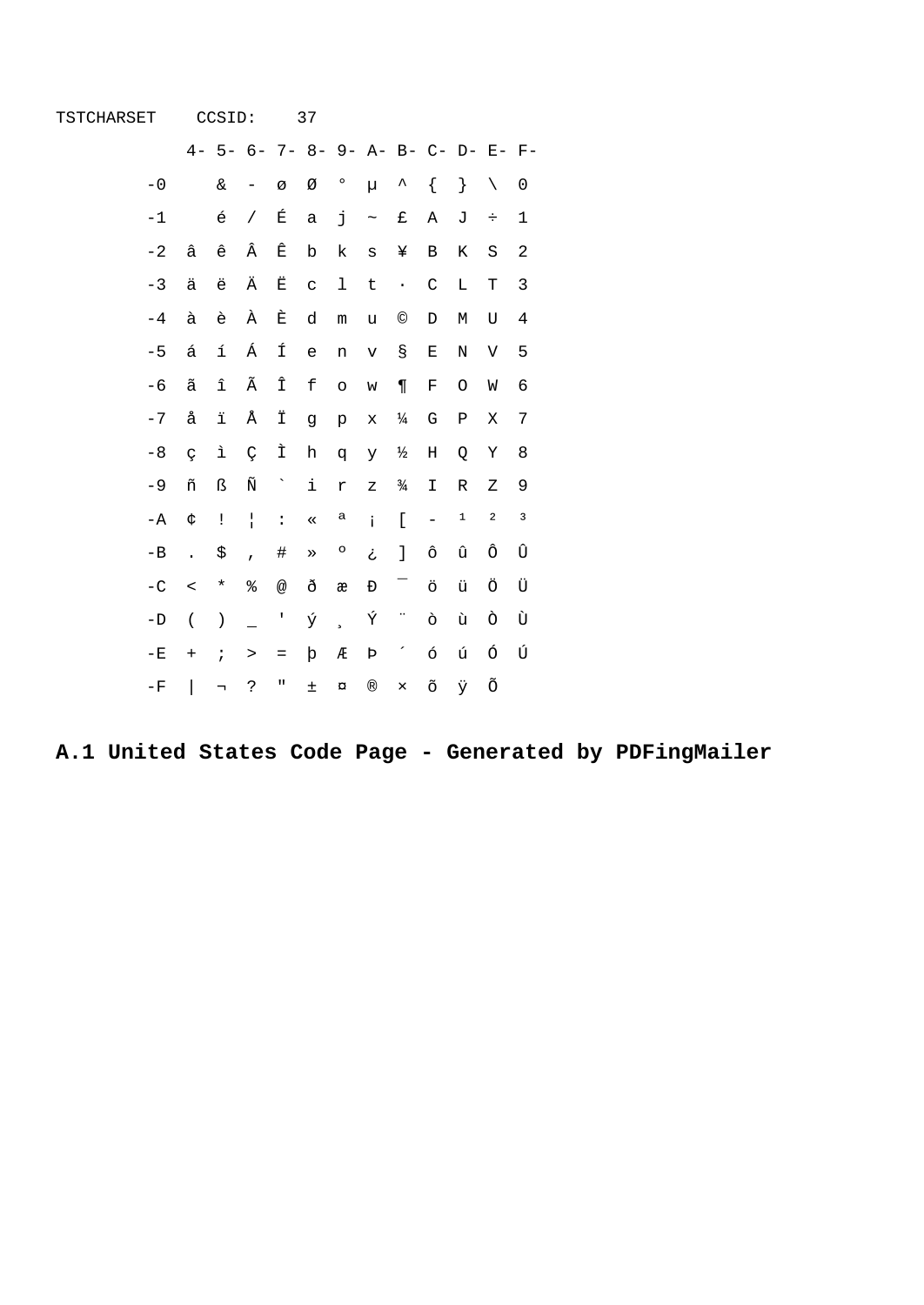| TSTCHARSET    |                          | CCSID:                 |                                     |                     | 273          |                          |              |                           |                   |             |             |                                |
|---------------|--------------------------|------------------------|-------------------------------------|---------------------|--------------|--------------------------|--------------|---------------------------|-------------------|-------------|-------------|--------------------------------|
|               |                          |                        | 4- 5- 6- 7- 8- 9- A- B- C- D- E- F- |                     |              |                          |              |                           |                   |             |             |                                |
| $-0$          |                          | $\&$                   | -                                   | Ø                   | Ø            | $\circ$                  | μ            | ¢                         | ä                 | ü           | Ö           | 0                              |
| $-1$          |                          | $\acute{\text e}$      | $\sqrt{2}$                          | É                   | $\mathsf{a}$ | j                        | ß            | £                         | Α                 | J           | $\div$      | $\mathbf 1$                    |
| $-2$          | â                        | ê                      | Â                                   | Ê                   | $\mathbf b$  | k                        | S            | ¥                         | B                 | Κ           | S           | $\overline{c}$                 |
| $-3$          | $\{$                     | ë                      | $\mathfrak l$                       | Ë                   | $\mathsf C$  | 1                        | $\sf t$      | $\,$ .                    | $\mathcal{C}$     | Г           | T           | 3                              |
| $-4$          | à                        | è                      | À                                   | È                   | d            | ${\mathfrak m}$          | u            | $^{\circ}$                | D                 | М           | U           | $\overline{4}$                 |
| $-5$          | á                        | í                      | Á                                   | Í                   | $\epsilon$   | n                        | $\mathbf v$  | $^\text{\textregistered}$ | $\mathbf E$       | Ν           | V           | 5                              |
| $-6$          | ã                        | $\widehat{\mathtt{l}}$ | Ã                                   | Î                   | f            | $\circ$                  | W            | $\P$                      | $\mathbf F$       | O           | W           | 6                              |
| $-7$          | å                        | ï                      | Å                                   | Ϊ                   | g            | $\rm\,p$                 | X            | $\frac{1}{4}$             | ${\mathsf G}$     | ${\tt P}$   | Χ           | 7                              |
| $-8$          | $\zeta$                  | ì                      | Ç                                   | Ì                   | h            | đ                        | У            | ⅓                         | $\rm H$           | Q           | Υ           | 8                              |
| $-9$          | ñ                        | $\thicksim$            | $\tilde{\textrm{N}}$                | $\hat{\phantom{a}}$ | i            | r                        | Ζ            | $\frac{3}{4}$             | I                 | R           | Ζ           | 9                              |
| $-A$          | Ä                        | Ü                      | ö                                   | $\ddot{\cdot}$      | $\ll$        | а                        | i.           | $\lnot$                   | $\qquad \qquad -$ | $\mathbf 1$ | $\mathbf 2$ | 3                              |
| $-B$          | $\ddot{\phantom{a}}$     | \$                     | $\overline{ }$                      | $\#$                | $\gg$        | o                        | خ            | $\overline{\phantom{a}}$  | ô                 | û           | ô           | Û                              |
| $-C$          | $\overline{\phantom{a}}$ | $^\star$               | ∻                                   | S                   | ð            | æ                        | Đ            | $\overline{\phantom{0}}$  | $\mathbf{I}$      | }           | $\setminus$ | $\begin{array}{c} \end{array}$ |
| $-\mathbf{D}$ | $\overline{(\ }$         | $\left( \right)$       |                                     | L                   | ý            | $\overline{\phantom{a}}$ | Ý            | ÷,                        | ò                 | ù           | Ò           | Ù                              |
| $-E$          | $\ddot{}$                | $\ddot{i}$             | $\, >$                              | $\qquad \qquad =$   | þ            | Æ                        | Þ            | $\overline{\phantom{a}}$  | ó                 | ú           | Ó           | Ú                              |
| $-F$          | Ţ                        | ᄉ                      | 5                                   | $\mathbf{u}$        | 土            | $\alpha$                 | $^\circledR$ | $\times$                  | õ                 | Ÿ           | Õ           |                                |

A.2 Austria & Germany Code Page - Generated by PDFingMailer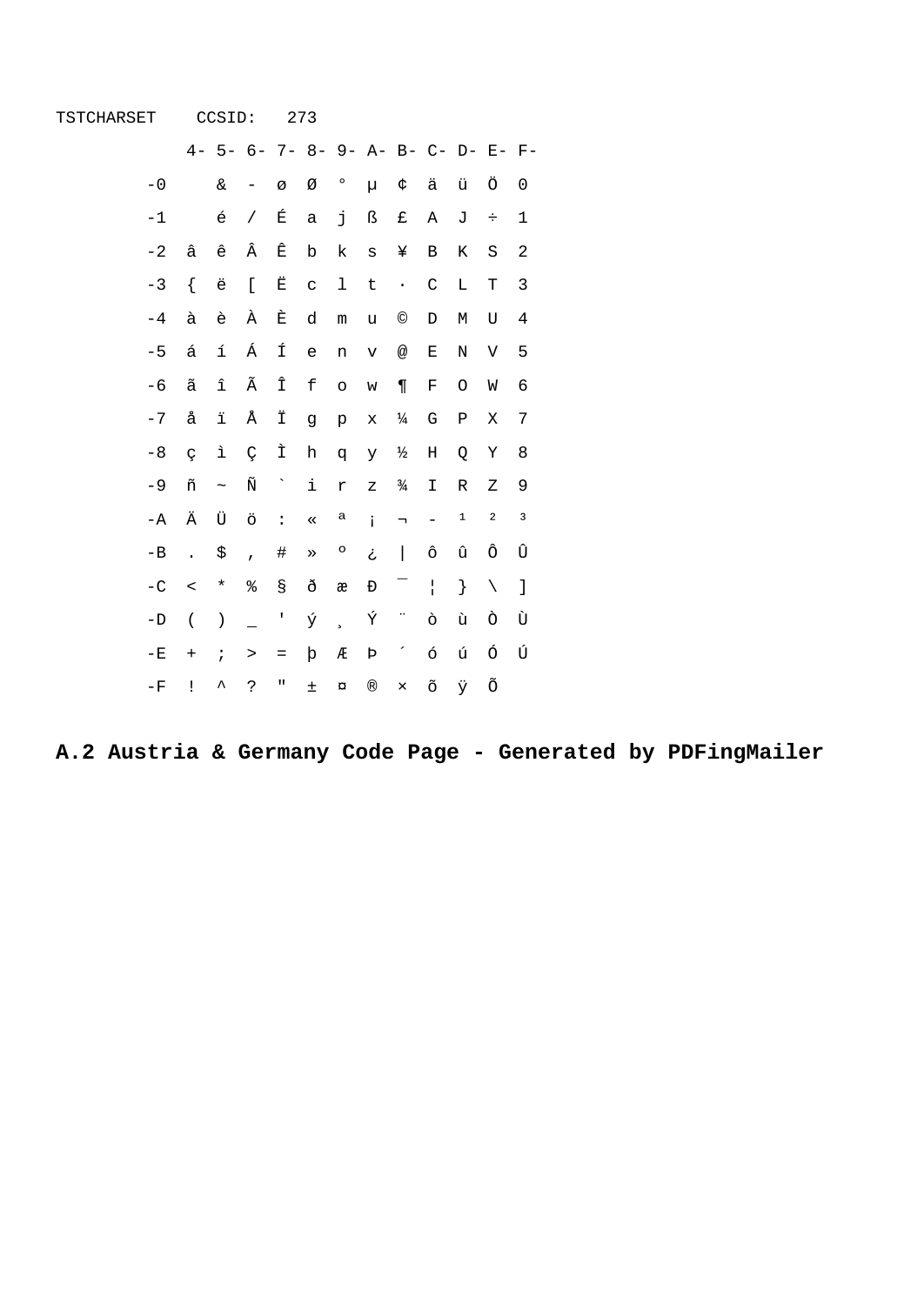| TSTCHARSET    |                      | CCSID:                              |                |                      | 277         |                          |                    |                          |                           |             |             |                |
|---------------|----------------------|-------------------------------------|----------------|----------------------|-------------|--------------------------|--------------------|--------------------------|---------------------------|-------------|-------------|----------------|
|               |                      | 4- 5- 6- 7- 8- 9- A- B- C- D- E- F- |                |                      |             |                          |                    |                          |                           |             |             |                |
| $-0$          |                      | &                                   |                | $\mathbf{I}$         | @           | $\circ$                  | μ                  | ¢                        | æ                         | å           | $\setminus$ | 0              |
| $-1$          |                      | é                                   | $\sqrt{2}$     | É                    | $\mathsf a$ | j                        | ü                  | £                        | Α                         | J           | $\div$      | $1\,$          |
| $-2$          | â                    | ê                                   | Â              | Ê                    | $\mathbf b$ | k                        | S                  | ¥                        | B                         | Κ           | S           | $\overline{c}$ |
| $-3$          | ä                    | ë                                   | Ä              | Ë                    | $\mathbf C$ | 1                        | $\sf t$            | $\bullet$                | $\mathsf C$               | Г           | Т           | 3              |
| $-4$          | à                    | è                                   | À              | È                    | d           | ${\mathfrak m}$          | u                  | $^{\circ}$               | D                         | М           | U           | 4              |
| $-5$          | á                    | í                                   | Á              | Í                    | $\epsilon$  | n                        | $\mathbf v$        | $\mathbb S$              | Ε                         | $\mathbf N$ | V           | 5              |
| $-6$          | ã                    | $\hat{\mathtt{l}}$                  | Ã              | Î                    | $\mathbf f$ | $\circ$                  | W                  | $\P$                     | $\mathbf F$               | O           | W           | 6              |
| $-7$          | $\}$                 | $\ddot{\texttt{1}}$                 | \$             | Ϊ                    | g           | p                        | $\mathbf x$        | $\frac{1}{4}$            | G                         | ${\bf P}$   | Χ           | 7              |
| $-8$          | Ç                    | ì                                   | Ç              | Ì                    | h           | đ                        | У                  | ⅓                        | $\rm H$                   | Q           | Υ           | 8              |
| $-9$          | ñ                    | ß                                   | Ñ              | $\hat{\phantom{a}}$  | i           | r                        | Ζ                  | $\frac{3}{4}$            | I                         | $\mathbb R$ | Ζ           | 9              |
| $-\mathbb{A}$ | #                    | $\alpha$                            | Ø              | $\ddot{\phantom{a}}$ | $\ll$       | a                        | i.                 | $\lnot$                  | $\qquad \qquad -$         | $\mathbf 1$ | $\mathbf 2$ | 3              |
| $-B$          | $\ddot{\phantom{a}}$ | Å                                   | $\overline{ }$ | Æ                    | $\gg$       | $\circ$                  | خ                  | $\overline{\phantom{a}}$ | ô                         | û           | ô           | Û              |
| $-C$          | $\,<$                | $^\star$                            | %              | Ø                    | ð           | $\{$                     | Đ                  | $\overline{\phantom{0}}$ | ö                         | $\thicksim$ | Ö           | Ü              |
| $-\mathbb{D}$ | $\overline{(\ }$     | $\left( \right)$                    |                | $\mathbf I$          | ý           | $\overline{\phantom{a}}$ | Ý                  | ï                        | ò                         | ù           | Ò           | Ù              |
| $-E$          | $+$                  | $\ddot{i}$                          | $\, >$         | $\equiv$             | þ           | $\mathbf{r}$             | $\mbox{\bf \rm P}$ | $\overline{\phantom{a}}$ | ó                         | ú           | Ó           | Ú              |
| $-F$          | Ţ                    | ᄉ                                   | ?              | П                    | $\pm$       | J                        | $^\circledR$       | $\times$                 | $\widetilde{\mathcal{O}}$ | ÿ           | Õ           |                |

A.3 Denmark & Norway Code Page - Generated by PDFingMailer.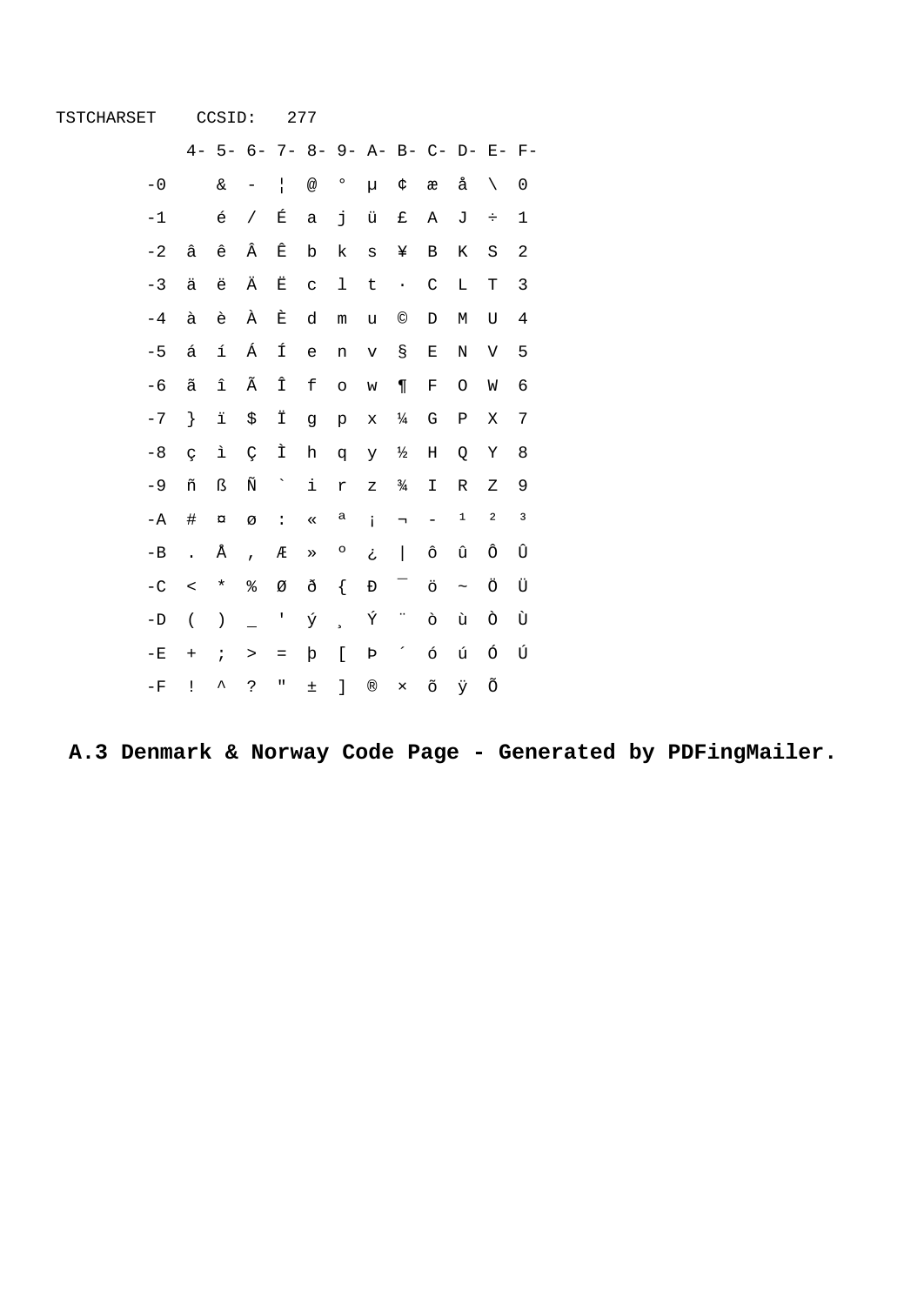| TSTCHARSET    |                      | CCSID:                              |                |                                   | 278         |                |              |                          |                          |             |                           |             |
|---------------|----------------------|-------------------------------------|----------------|-----------------------------------|-------------|----------------|--------------|--------------------------|--------------------------|-------------|---------------------------|-------------|
|               |                      | 4- 5- 6- 7- 8- 9- A- B- C- D- E- F- |                |                                   |             |                |              |                          |                          |             |                           |             |
| $-0$          |                      | $\delta$ c                          | -              | Ø                                 | Ø           | $\circ$        | μ            | ¢                        | ä                        | å           | É                         | 0           |
| $-1$          |                      | $\ddot{\phantom{0}}$                | $\sqrt{2}$     | $\setminus$                       | $\mathsf a$ | j              | ü            | £                        | Α                        | J           | ÷                         | $\mathbf 1$ |
| $-2$          | â                    | ê                                   | Â              | Ê                                 | $\mathbf b$ | k              | $\mathbf s$  | ¥                        | $\, {\bf B}$             | Κ           | S                         | $\sqrt{2}$  |
| $-3$          | ſ                    | ë                                   | #              | Ë                                 | $\mathbf C$ | ı              | $\sf t$      | $\,$ .                   | $\mathcal{C}$            | L           | T                         | $\mathsf 3$ |
| $-4$          | à                    | è                                   | À              | È                                 | d           | m              | u            | $\odot$                  | D                        | М           | U                         | $\,4$       |
| $-5$          | á                    | í                                   | Á              | Í                                 | $\epsilon$  | n              | $\mathbf v$  | $\mathsf{L}$             | $\mathbf E$              | N           | $\mathbf{V}$              | 5           |
| $-6$          | $\tilde{\text{a}}$   | $\widehat{\mathtt{l}}$              | Ã              | Î                                 | $\mathbf f$ | $\circ$        | W            | $\P$                     | $\mathbf F$              | O           | W                         | 6           |
| $-7$          | $\}$                 | $\ddot{\texttt{1}}$                 | \$             | Ϊ                                 | g           | p              | $\mathbf x$  | $\frac{1}{4}$            | G                        | Ρ           | Χ                         | $\sqrt{ }$  |
| $-8$          | Ç                    | ì                                   | Ç              | Ì                                 | $\,h$       | q              | У            | ½                        | $\rm H$                  | Q           | Υ                         | 8           |
| $-9$          | ñ                    | ß                                   | Ñ              | é                                 | i           | $\mathtt{r}$   | Ζ            | $\frac{3}{4}$            | $\mathbbm{I}$            | R           | Ζ                         | 9           |
| $-A$          | g                    | $\alpha$                            | ö              | $\ddot{\phantom{a}}$              | $\ll$       | а              | i.           | $\lnot$                  | $\qquad \qquad -$        | $\mathbf 1$ | $\mathbf 2$               | 3           |
| $-B$          | $\ddot{\phantom{a}}$ | Å                                   | $\overline{ }$ | Ä                                 | $\gg$       | $\circ$        | خ            | I                        | ô                        | û           | ô                         | Û           |
| $-C$          | $\,<$                | $^\star$                            | %              | Ö                                 | ð           | æ              | Đ            | -                        | $\mathbf{I}$             | $\thicksim$ | $^\text{\textregistered}$ | Ü           |
| $-\mathbb{D}$ | $\overline{(\ }$     | $\big)$                             |                | I                                 | ý           | $\overline{a}$ | Ý            | н,                       | ò                        | ù           | Ò                         | Ù           |
| $-{\bf E}$    | $+$                  | $\ddot{i}$                          | >              | $\hspace{1.6cm} = \hspace{1.6cm}$ | þ           | Æ              | Þ            | $\overline{\phantom{a}}$ | ó                        | ú           | Ó                         | Ú           |
| $-\mathbf{F}$ | Ţ                    | ᄉ                                   | Ċ.             | П                                 | $\pm$       | $\mathbf{I}$   | $^\circledR$ | $\times$                 | $\widetilde{\mathrm{O}}$ | Ÿ           | Õ                         |             |

A.4 Finland & Sweden Code Page - Generated by PDFingMailer.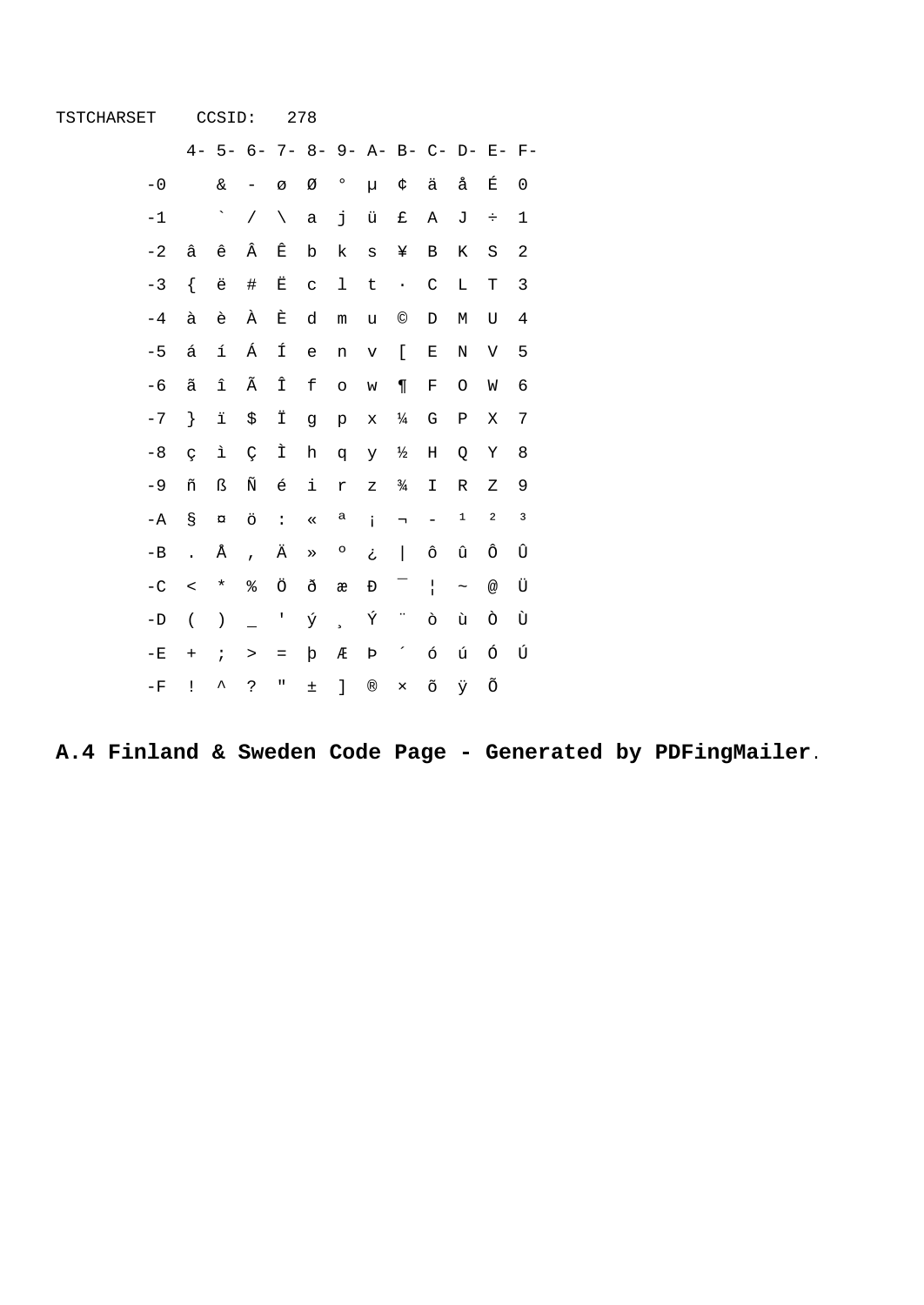| TSTCHARSET    |                      | CCSID:                 |                                     |                | 280          |                          |                |                           |                          |                          |             |             |
|---------------|----------------------|------------------------|-------------------------------------|----------------|--------------|--------------------------|----------------|---------------------------|--------------------------|--------------------------|-------------|-------------|
|               |                      |                        | 4- 5- 6- 7- 8- 9- A- B- C- D- E- F- |                |              |                          |                |                           |                          |                          |             |             |
| $-0$          |                      | $\&$                   | -                                   | Ø              | Ø            | [                        | μ              | ¢                         | à                        | è                        | Ç           | 0           |
| $-1$          |                      | J                      | $\sqrt{2}$                          | É              | $\mathsf a$  | j                        | ì              | $\#$                      | Α                        | J                        | $\div$      | $\mathbf 1$ |
| $-2$          | â                    | ê                      | Â                                   | Ê              | $\rm b$      | k                        | $\rm s$        | ¥                         | B                        | Κ                        | $\rm S$     | $\sqrt{2}$  |
| $-3$          | ä                    | ë                      | Ä                                   | Ë              | $\mathsf C$  | 1                        | $\sf t$        | $\bullet$                 | $\mathcal{C}$            | Г                        | Т           | 3           |
| $-4$          | $\{$                 | $\}$                   | À                                   | È              | d            | ${\mathfrak m}$          | u              | $^{\circ}$                | D                        | М                        | U           | $\,4$       |
| $-5$          | á                    | í                      | Á                                   | Í              | $\epsilon$   | n                        | $\rm{V}$       | $^\text{\textregistered}$ | E                        | Ν                        | V           | 5           |
| $-6$          | ã                    | $\widehat{\mathtt{l}}$ | Ã                                   | Î              | $\mathbf f$  | $\circ$                  | W              | $\P$                      | F                        | O                        | W           | 6           |
| $-7$          | å                    | $\ddot{\texttt{1}}$    | Å                                   | Ϊ              | g            | $\rm{p}$                 | X              | $\frac{1}{4}$             | G                        | Ρ                        | Χ           | $\sqrt{ }$  |
| $-8$          | $\setminus$          | $\thicksim$            | Ç                                   | Ì              | $\,h$        | q                        | У              | ⅓                         | $\rm H$                  | Q                        | Υ           | 8           |
| $-9$          | ñ                    | ß                      | Ñ                                   | ù              | $\mathtt{i}$ | r                        | Ζ              | $\frac{3}{4}$             | $\mathbbm{I}$            | ${\mathbb R}$            | Ζ           | 9           |
| $-A$          | $\circ$              | $\acute{\text e}$      | ò                                   | $\ddot{\cdot}$ | $\ll$        | а                        | i.             | $\overline{\phantom{a}}$  | $\qquad \qquad -$        | $\mathbf 1$              | $\mathbf 2$ | 3           |
| $-B$          | $\ddot{\phantom{a}}$ | \$                     | $\overline{ }$                      | £              | $\gg$        | o                        | ځ              | $\overline{\phantom{a}}$  | ô                        | û                        | ô           | Û           |
| $-\mathbf{C}$ | $\,<$                | $^\star$               | ៖                                   | S              | ð            | æ                        | Đ              | Ξ                         | ö                        | ü                        | Ö           | Ü           |
| $-D$          | $\overline{(\ }$     | $\left( \right)$       |                                     | T              | ý            | $\overline{\phantom{a}}$ | Ý              | ÷                         | $\mathbf{I}$             | $\overline{\phantom{0}}$ | Ò           | Ù           |
| $-{\bf E}$    | $\qquad \qquad +$    | $\ddot{i}$             | $\, >$                              | $=$            | þ            | Æ                        | Þ              | $\overline{\phantom{a}}$  | ó                        | ú                        | Ó           | Ú           |
| $-F$          | Ţ                    | ᄉ                      | ?                                   | П              | $\pm$        | $\alpha$                 | $^{\circledR}$ | $\times$                  | $\widetilde{\mathrm{O}}$ | Ÿ                        | Õ           |             |

A.5 Italy Code Page - Generated by PDFingMailer.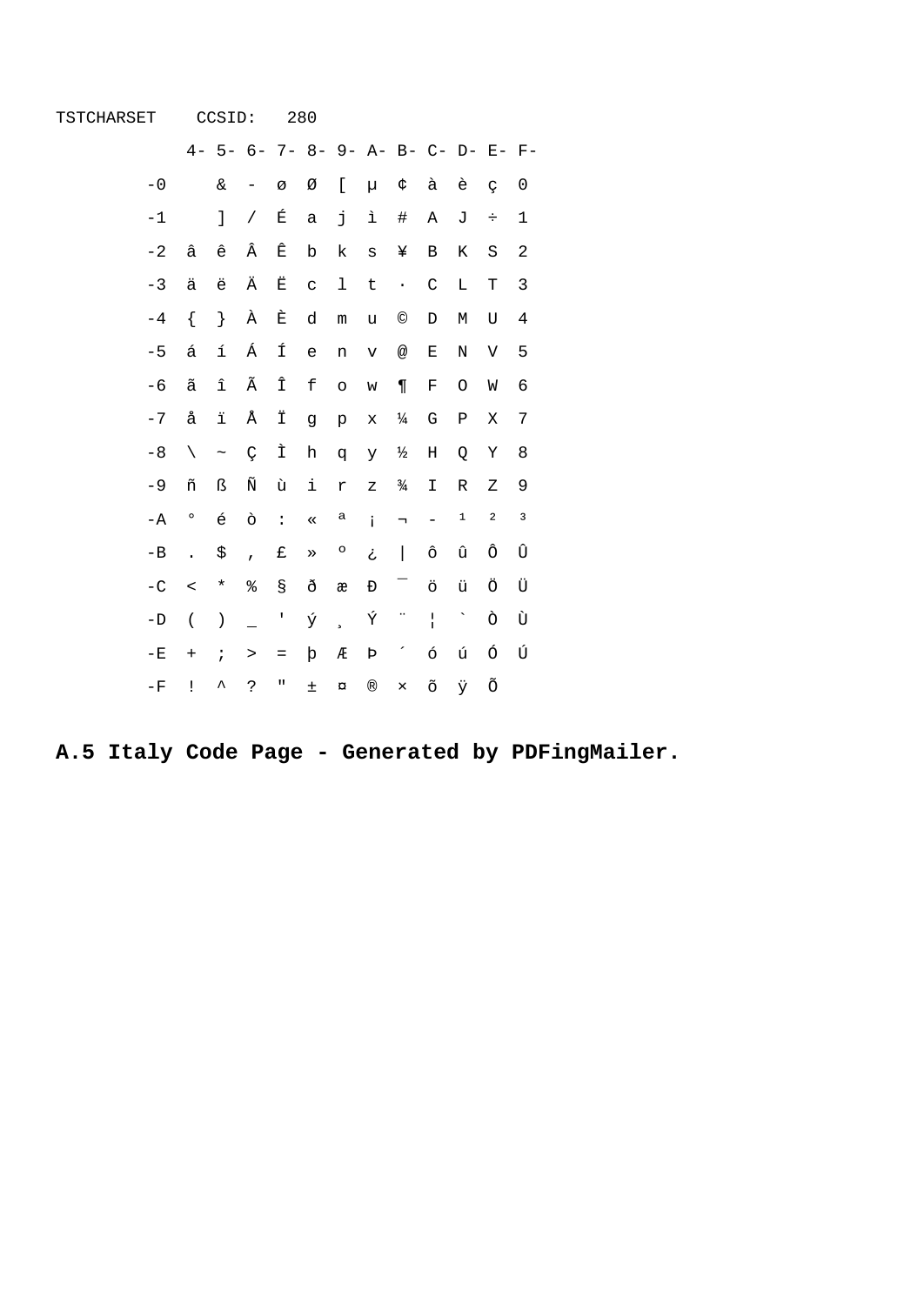| TSTCHARSET     |                      | CCSID:                   |                   |                           | 284          |                |                    |                          |                          |                                     |             |             |
|----------------|----------------------|--------------------------|-------------------|---------------------------|--------------|----------------|--------------------|--------------------------|--------------------------|-------------------------------------|-------------|-------------|
|                |                      |                          |                   |                           |              |                |                    |                          |                          | 4- 5- 6- 7- 8- 9- A- B- C- D- E- F- |             |             |
| $-0$           |                      | $\&$                     | $\qquad \qquad -$ | Ø                         | Ø            | $\circ$        | μ                  | ¢                        | $\{$                     | $\}$                                | $\setminus$ | 0           |
| $-1$           |                      | $\acute{\text e}$        | $\sqrt{2}$        | É                         | $\mathsf a$  | j              | ÷,                 | £                        | Α                        | J                                   | $\div$      | $\mathbf 1$ |
| $-2$           | â                    | ê                        | Â                 | Ê                         | $\mathbf b$  | k              | S                  | ¥                        | В                        | Κ                                   | $\rm S$     | 2           |
| $-3$           | ä                    | ë                        | Ä                 | Ë                         | $\mathbf C$  | ı              | t                  | $\bullet$                | $\mathsf C$              | $\mathbb L$                         | T           | 3           |
| $-4$           | à                    | è                        | À                 | È                         | d            | m              | u                  | $^{\circ}$               | D                        | М                                   | U           | 4           |
| $-5$           | á                    | $\acute{\text{\it l}}$   | Á                 | Í                         | $\epsilon$   | n              | $\rm{V}$           | $\mathbb S$              | Ε                        | $\mathbf N$                         | V           | 5           |
| $-6$           | ã                    | $\hat{\mathtt{l}}$       | Ã                 | Î                         | $\mathbf f$  | $\circ$        | W                  | $\P$                     | F                        | O                                   | W           | 6           |
| $-7$           | å                    | $\ddot{\texttt{1}}$      | Å                 | Ϊ                         | g            | p              | $\mathbf x$        | $\frac{1}{4}$            | G                        | Ρ                                   | Χ           | 7           |
| $-8$           | $\varsigma$          | ì                        | Ç                 | Ì                         | $\,$ h       | đ              | Y                  | $\frac{1}{2}$            | $\rm H$                  | Q                                   | Υ           | 8           |
| $-9$           | $\overline{1}$       | ß                        | $\#$              | $\gamma$                  | $\mathtt{i}$ | r              | $\rm{z}$           | $\frac{3}{4}$            | I                        | $\mathbb R$                         | Ζ           | 9           |
| $-A$           | $\mathbf{r}$         | $\mathbf{1}$             | ñ                 | $\ddot{\phantom{a}}$      | $\ll$        | a              | $\mathbf{i}$       | $\hat{\phantom{a}}$      |                          | $\mathbf 1$                         | $\mathbf 2$ | 3           |
| $-B$           | $\ddot{\phantom{a}}$ | \$                       | $\overline{ }$    | Ñ                         | $\gg$        | $\circ$        | خ                  | Ţ                        | ô                        | û                                   | ô           | Û           |
| $-\mathbf{C}$  | $\,<$                | $^\star$                 | ៖                 | $^\text{\textregistered}$ | ð            | æ              | Đ                  | $\overline{\phantom{0}}$ | ö                        | ü                                   | Ö           | Ü           |
| $-\mathbf{D}$  | $\overline{(\ }$     | $\left( \right)$         |                   | $\mathbf I$               | ý            | $\overline{a}$ | Ý                  | $\sim$                   | ò                        | ù                                   | Ò           | Ù           |
| $^-\mathrm{E}$ | $\qquad \qquad +$    | $\ddot{i}$               | $\, >$            | $=$                       | þ            | Æ              | $\mbox{\bf \rm P}$ | $\overline{\phantom{a}}$ | ó                        | ú                                   | ó           | Ú           |
| $^{\rm -F}$    | I                    | $\overline{\phantom{a}}$ | ?                 | $\mathbf u$               | $\pm$        | ¤              | $^\circledR$       | $\times$                 | $\widetilde{\mathrm{O}}$ | ÿ                                   | Õ           |             |

 $\hat{\theta}$ 

A.6 Spain & Latin America Code Page - Generated by PDFingMailer.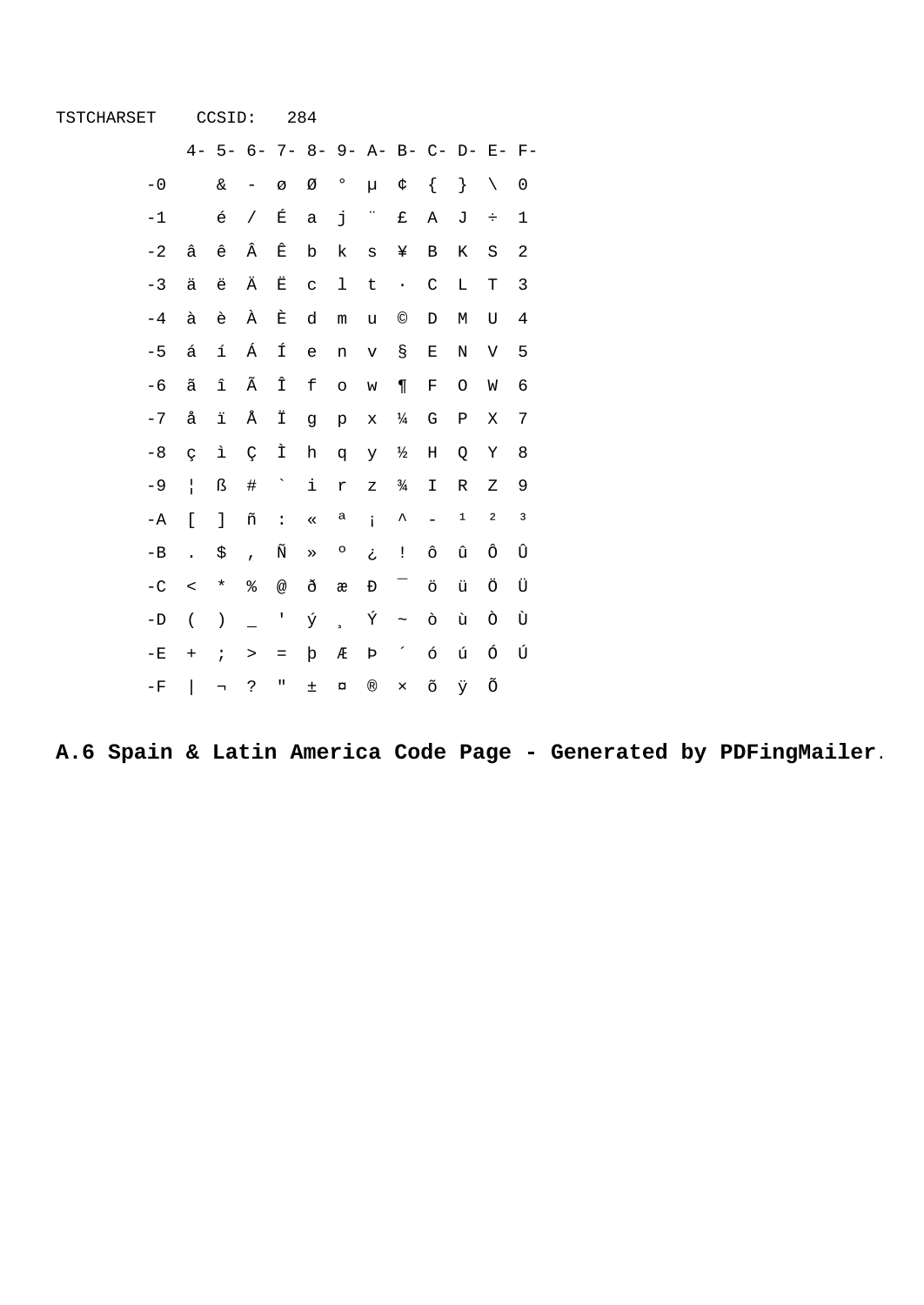| TSTCHARSET    |                          | CCSID:                   |                |                                   | 285         |                          |                    |                          |                          |               |                                     |              |
|---------------|--------------------------|--------------------------|----------------|-----------------------------------|-------------|--------------------------|--------------------|--------------------------|--------------------------|---------------|-------------------------------------|--------------|
|               |                          |                          |                |                                   |             |                          |                    |                          |                          |               | 4- 5- 6- 7- 8- 9- A- B- C- D- E- F- |              |
| $-0$          |                          | &                        | -              | Ø                                 | Ø           | $\circ$                  | μ                  | ¢                        | $\{$                     | $\}$          | $\setminus$                         | 0            |
| $-1$          |                          | $\acute{\text e}$        | $\sqrt{2}$     | É                                 | $\mathsf a$ | j                        | Ξ                  | $\mathfrak l$            | $\, {\tt A}$             | J             | $\div$                              | $1\,$        |
| $-2$          | â                        | ê                        | Â              | Ê                                 | $\rm{b}$    | k                        | S                  | ¥                        | $\, {\bf B}$             | К             | S                                   | $\sqrt{2}$   |
| $-3$          | ä                        | ë                        | Ä              | Ë                                 | $\mathbf C$ | ı                        | $\sf t$            | $\bullet$                | $\mathsf C$              | Г             | T                                   | $\mathbf{3}$ |
| $-4$          | à                        | è                        | À              | È                                 | d           | ${\mathfrak m}$          | u                  | $\odot$                  | D                        | М             | U                                   | $\,4$        |
| $-5$          | á                        | í                        | Á              | Í                                 | $\epsilon$  | n                        | $\mathbf v$        | $\mathbb S$              | $\mathbf E$              | N             | V                                   | 5            |
| $-6$          | ã                        | $\widehat{\mathtt{l}}$   | Ã              | Î                                 | $\mathbf f$ | $\circ$                  | W                  | $\P$                     | F                        | O             | W                                   | 6            |
| $-7$          | å                        | $\ddot{\texttt{1}}$      | Å              | Ϊ                                 | g           | $\rm p$                  | $\mathbf x$        | $\frac{1}{4}$            | G                        | Ρ             | Χ                                   | 7            |
| $-8$          | $\varsigma$              | ì                        | Ç              | Ì                                 | $\,h$       | q                        | У                  | $\frac{1}{2}$            | $\rm H$                  | Q             | Υ                                   | 8            |
| $-9$          | ñ                        | ß                        | Ñ              | $\gamma$                          | i           | r                        | Ζ                  | $\frac{3}{4}$            | I                        | ${\mathbb R}$ | Ζ                                   | 9            |
| $-\mathbb{A}$ | \$                       | $\mathop{!}\nolimits$    | $\mathbf{I}$   | $\ddot{\phantom{a}}$              | $\ll$       | a                        | i.                 | $\hat{\phantom{a}}$      | $\overline{a}$           | $\mathbf 1$   | $\mathbf 2$                         | 3            |
| $-B$          | $\ddot{\phantom{a}}$     | £                        | $\overline{ }$ | $\#$                              | $\gg$       | $\circ$                  | خ                  | J                        | ô                        | û             | ô                                   | Û            |
| $-C$          | $\,<$                    | $^\star$                 | နွ             | @                                 | ð           | æ                        | Đ                  | $\thicksim$              | ö                        | ü             | Ö                                   | Ü            |
| $-D$          | $\overline{(\ }$         | $\left( \right)$         |                | $\mathbf I$                       | ý           | $\overline{\phantom{a}}$ | Ý                  | ÷                        | ò                        | ù             | Ò                                   | Ù            |
| $-{\bf E}$    | $\qquad \qquad +$        | $\ddot{i}$               | $\, >$         | $\hspace{1.6cm} = \hspace{1.6cm}$ | þ           | Æ                        | $\mbox{\bf \rm P}$ | $\overline{\phantom{a}}$ | ó                        | ú             | ó                                   | Ú            |
| $^{\rm -F}$   | $\overline{\phantom{a}}$ | $\overline{\phantom{a}}$ | ?              | Π                                 | $\pm$       | $\alpha$                 | $^\copyright$      | $\times$                 | $\widetilde{\mathrm{O}}$ | ÿ             | Õ                                   |              |

 $\hat{\mathbf{r}}$ 

A.7 United Kingdom Code Page - Generated by PDFingMailer.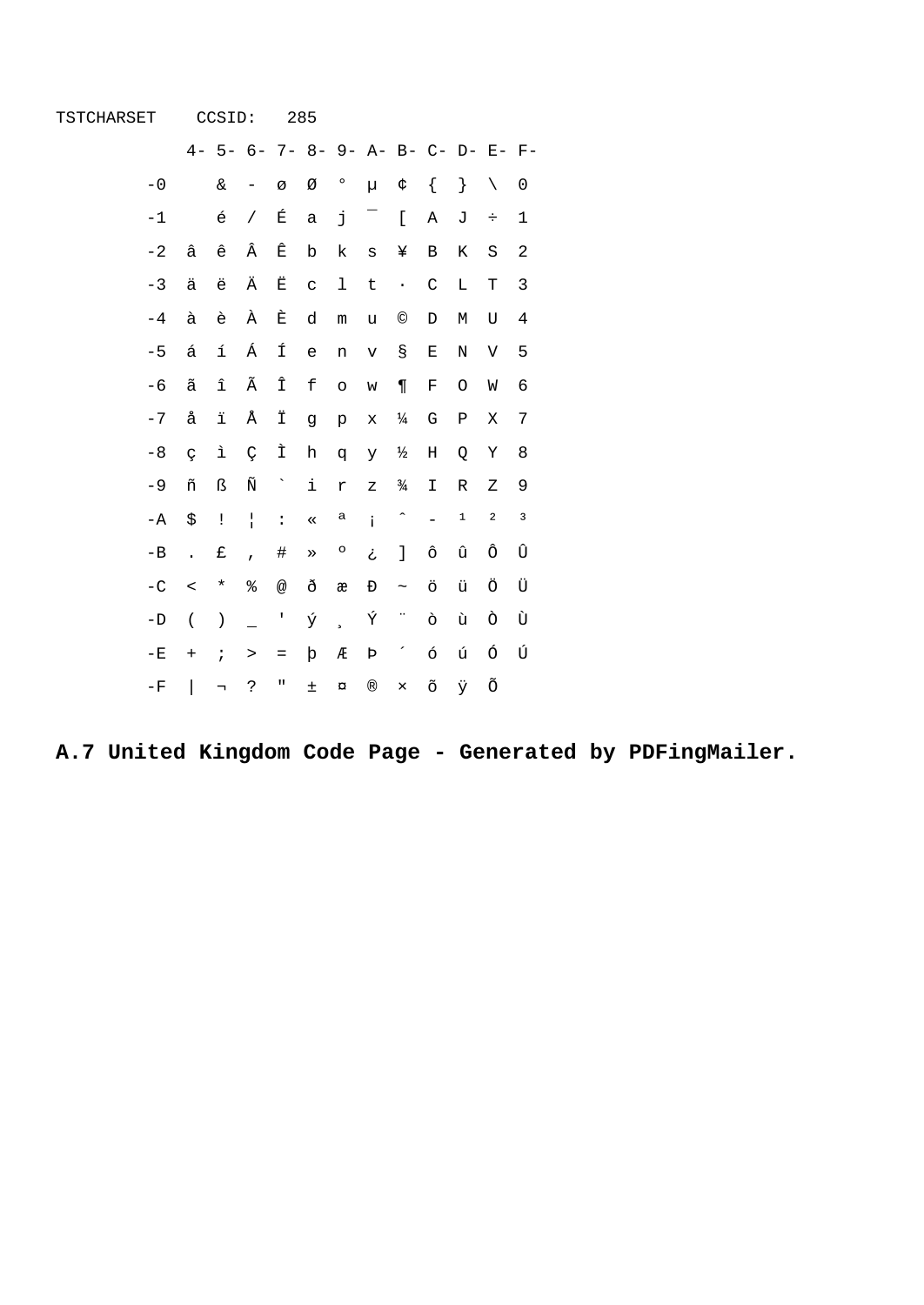| TSTCHARSET    |                      | CCSID:                 |                                     |                   | 297         |                          |                |                          |                          |              |             |                  |
|---------------|----------------------|------------------------|-------------------------------------|-------------------|-------------|--------------------------|----------------|--------------------------|--------------------------|--------------|-------------|------------------|
|               |                      |                        | 4- 5- 6- 7- 8- 9- A- B- C- D- E- F- |                   |             |                          |                |                          |                          |              |             |                  |
| $-0$          |                      | $\&$                   | -                                   | Ø                 | Ø           | ſ                        |                | ¢                        | $\acute{\text e}$        | è            | Ç           | 0                |
| $-1$          |                      | $\{$                   | $\overline{1}$                      | É                 | $\mathsf a$ | j                        | ÷              | $\#$                     | Α                        | J            | $\div$      | $\mathbf 1$      |
| $-2$          | â                    | ê                      | Â                                   | Ê                 | $\mathbf b$ | k                        | $\mathtt{s}$   | ¥                        | $\, {\bf B}$             | Κ            | S           | $\boldsymbol{2}$ |
| $-3$          | ä                    | ë                      | Ä                                   | Ë                 | $\mathbf C$ | ı                        | $\sf t$        | $\bullet$                | $\mathsf C$              | L            | Т           | 3                |
| $-4$          | @                    | $\}$                   | À                                   | È                 | d           | ${\mathfrak m}$          | u              | $\odot$                  | D                        | $\mathbb M$  | U           | $\,4$            |
| $-5$          | á                    | í                      | Á                                   | Í                 | $\epsilon$  | n                        | $\mathbf v$    | 1                        | $\mathbf E$              | $\rm N$      | $\mathbf V$ | 5                |
| $-6$          | ã                    | $\widehat{\mathtt{l}}$ | Ã                                   | Î                 | $\mathbf f$ | $\circ$                  | W              | $\P$                     | $\mathbf F$              | O            | M           | 6                |
| $-7$          | å                    | $\ddot{\texttt{1}}$    | Å                                   | Ϊ                 | g           | $\rm\,p$                 | X              | $\frac{1}{4}$            | G                        | Ρ            | Χ           | 7                |
| $-8$          | $\setminus$          | ì                      | Ç                                   | Ì                 | h           | q                        | У              | ½                        | $\rm H$                  | Q            | Υ           | 8                |
| $-9$          | ñ                    | ß                      | Ñ                                   | μ                 | i           | $\mathtt{r}$             | Ζ              | $\frac{3}{4}$            | I                        | R            | Ζ           | 9                |
| $-A$          | о                    | g                      | ù                                   | $\ddot{\cdot}$    | $\ll$       | а                        | i.             | $\lnot$                  |                          | $\mathbf 1$  | $\mathbf 2$ | 3                |
| $-B$          | $\ddot{\phantom{a}}$ | \$                     | $\overline{1}$                      | £                 | $\gg$       | o                        | خ              | I                        | ô                        | û            | ô           | Û                |
| $-\mathbf{C}$ | $\,<$                | $^\star$               | ៖                                   | à                 | ð           | æ                        | Đ              | $\overline{\phantom{0}}$ | ö                        | ü            | Ö           | Ü                |
| $-\mathbb{D}$ | $\overline{(\ }$     | $\left( \right)$       |                                     | $\mathsf I$       | ý           | $\overline{\phantom{a}}$ | Ý              | $\thicksim$              | ò                        | $\mathbf{I}$ | Ò           | Ù                |
| $^{\rm -E}$   | $^{+}$               | $\ddot{i}$             | $\, >$                              | $\qquad \qquad =$ | þ           | Æ                        | Þ              | $\overline{\phantom{a}}$ | ó                        | ú            | Ó           | Ú                |
| $-\mathbf{F}$ | Ţ                    | ᄉ                      | Ċ.                                  | Ш                 | $\pm$       | $\alpha$                 | $^{\circledR}$ | $\times$                 | $\widetilde{\mathrm{O}}$ | ÿ            | Õ           |                  |

 $\sim$ 

A.8 France Code Page - Generated by PDFingMailer.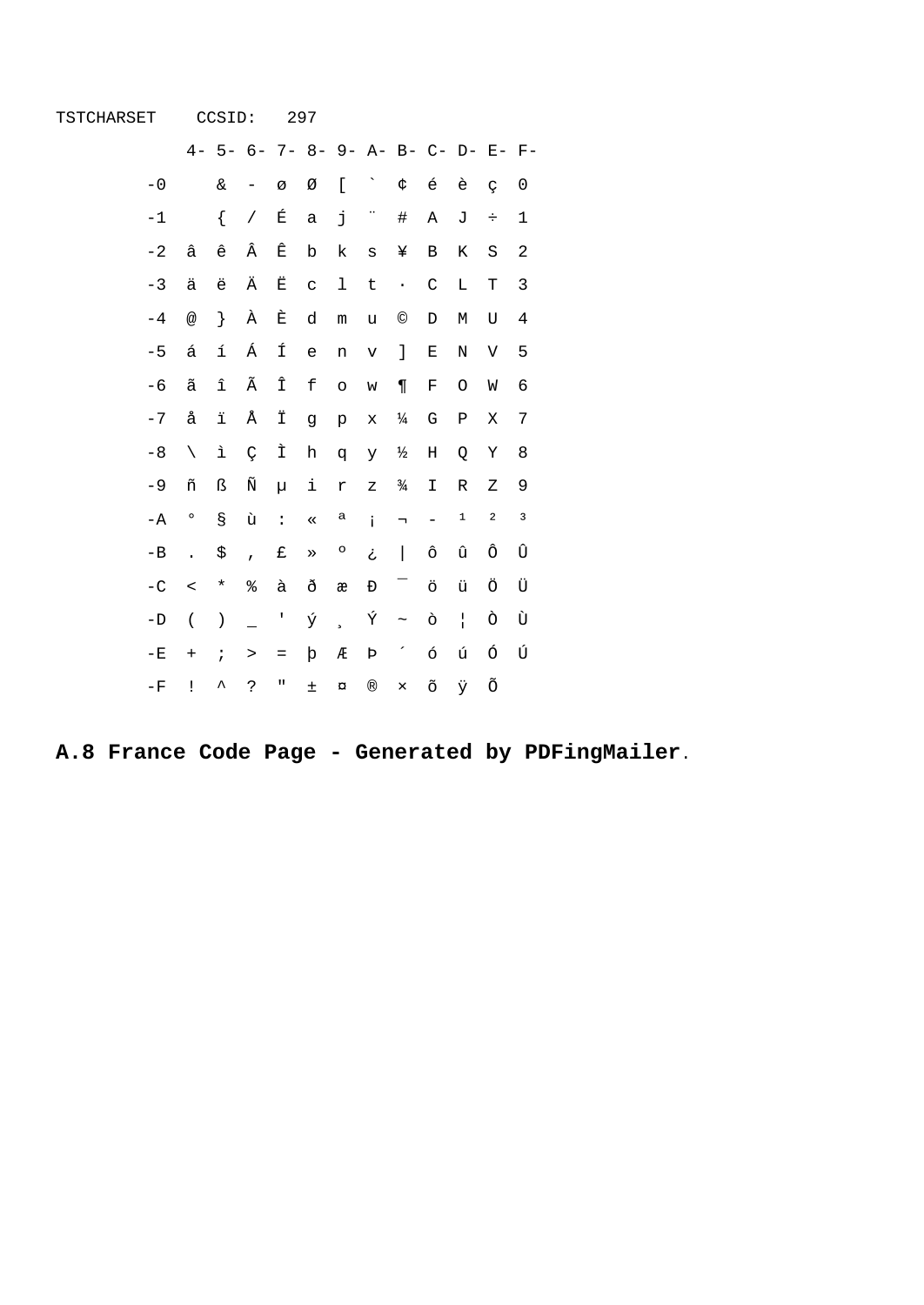|               | $4-$                     |                    |                          |                      |                           |                 | 5- 6- 7- 8- 9- A- B- C- D- E- F- |                           |             |               |             |
|---------------|--------------------------|--------------------|--------------------------|----------------------|---------------------------|-----------------|----------------------------------|---------------------------|-------------|---------------|-------------|
| $-0$          |                          | $\delta$           |                          |                      | $\, {\tt A}$              | O               | $\mathbf U$                      | $\mathbf{r}$              |             | o             | 0           |
| $-1$          |                          |                    |                          |                      | $\mathsf a$               | j               | $\ddot{\phantom{0}}$             | Α                         | J           |               | $\mathbf 1$ |
| $-2$          |                          |                    |                          |                      | b                         | k               | $\rm s$                          | $\, {\bf B}$              | K           | $\rm S$       | 2           |
| $-3$          |                          |                    |                          |                      | $\mathsf C$               | 1               | t                                | $\mathsf C$               | L           | T             | 3           |
| $-4$          |                          |                    |                          |                      | d                         | ${\mathfrak m}$ | u                                | $\mathbb D$               | $\mathbb M$ | U             | 4           |
| $-5$          |                          |                    |                          |                      | e                         | n               | $\boldsymbol{\nabla}$            | $\mathbf E$               | ${\rm N}$   | V             | 5           |
| $-6$          |                          |                    |                          |                      | $\mathbf f$               | $\circ$         | W                                | $\mathbf F$               | O           | W             | 6           |
| $-7$          |                          |                    |                          |                      | g                         | p               | $\mathbf x$                      | G                         | Ρ           | Χ             | 7           |
| $-8$          |                          |                    |                          |                      | $\boldsymbol{\mathrm{h}}$ | q               | У                                | $\boldsymbol{\mathrm{H}}$ | Q           | Υ             | 8           |
| $-9$          |                          |                    |                          | $\ddot{\phantom{0}}$ | $\mathtt{i}$              | $\,$ $\,$ $\,$  | $\mathbf z$                      | Ι                         | R           | Ζ             | 9           |
| -A            | $\lbrack$                | l                  | $\overline{\phantom{a}}$ | $\ddot{\cdot}$       |                           |                 |                                  | $\overline{\phantom{0}}$  | $\pm$       | $\frac{1}{2}$ | $\mathsf C$ |
| $-B$          | $\ddot{\phantom{a}}$     | \$                 | $\overline{1}$           | £                    |                           |                 |                                  |                           | e           | $\circ$       | $\mathsf C$ |
| $-\mathbf{C}$ | $\prec$                  | $\star$            | %                        | Ş                    |                           |                 |                                  | $\mathsf{a}$              | e           | $\circ$       |             |
| $-\mathbf{D}$ | $\overline{\phantom{a}}$ | $\big)$            |                          | $\pmb{\mathsf{I}}$   |                           |                 |                                  | a                         | e           | u             |             |
| $-E$          | $\ddot{}$                | $\mathbf{\dot{.}}$ | $\, > \,$                | $=$                  |                           |                 |                                  | a                         | i           | u             |             |
| $^{\rm -F}$   | Ĩ                        | $\lambda$          | خ.                       | H                    |                           | μ               |                                  | e                         | i           | u             |             |

A.9 Greek Code Page - Generated by PDFing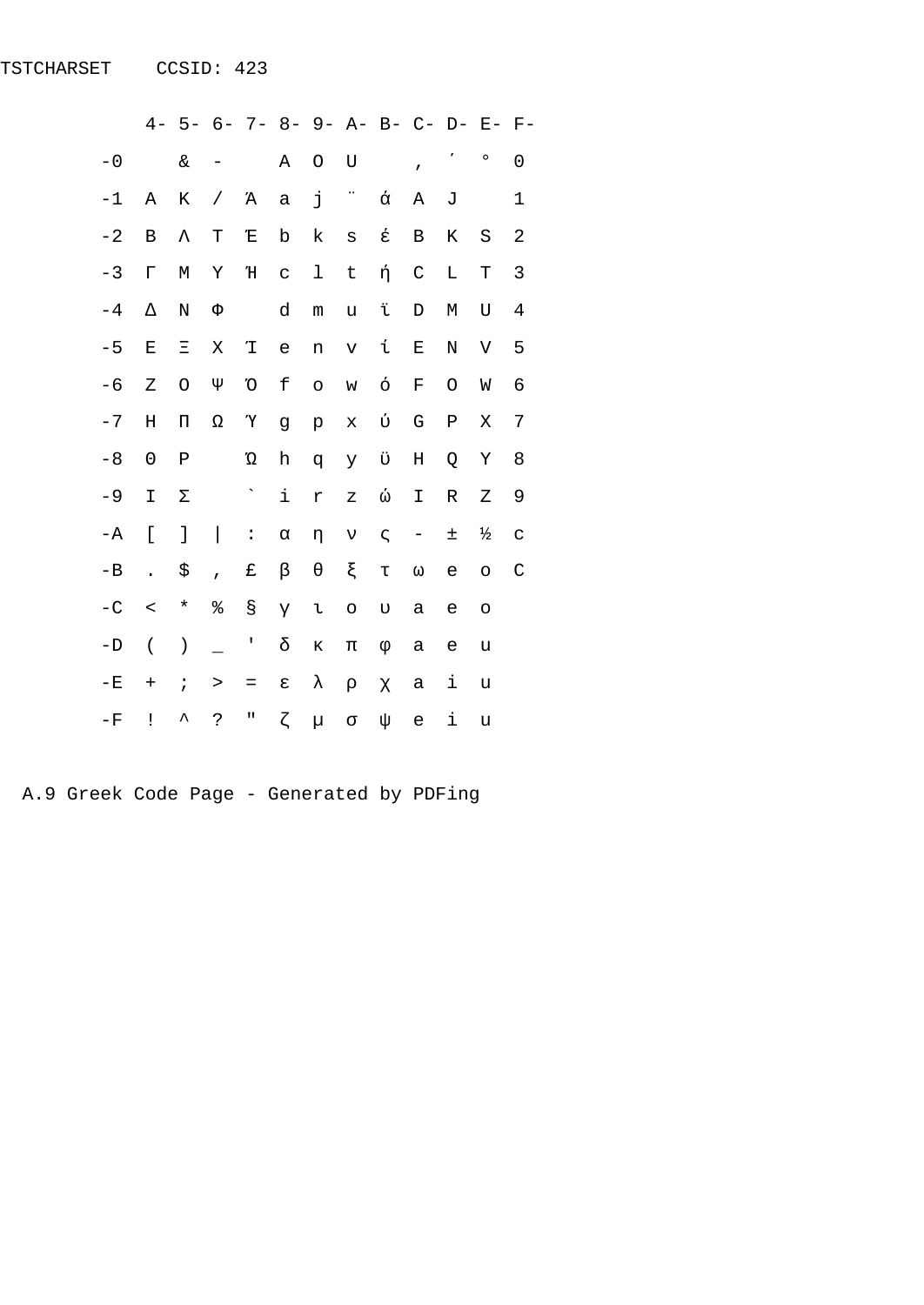## TSTCHARSET CCSID: 500

|                 | $4-$                   |               | 5- 6- 7- 8- 9- A- B- C- D- E- F- |                      |              |                          |                    |                          |                        |   |             |             |
|-----------------|------------------------|---------------|----------------------------------|----------------------|--------------|--------------------------|--------------------|--------------------------|------------------------|---|-------------|-------------|
| $-0$            |                        | $\delta$      |                                  | Ø                    | Ø            | $\circ$                  | μ                  | ¢                        | {                      | } | $\setminus$ | 0           |
| $-1$            |                        | é             | $\sqrt{2}$                       | É                    | a            | j                        | $\thicksim$        | £                        | Α                      | J | ÷           | $\mathbf 1$ |
| $-2$            | â                      | ê             | Â                                | Ê                    | b            | k                        | S                  | ¥                        | B                      | Κ | S           | 2           |
| $-3$            | ä                      | ë             | Ä                                | Ë                    | $\mathsf C$  | $\mathbf 1$              | t                  | $\ddot{\phantom{0}}$     | $\mathsf C$            | L | T           | 3           |
| $-4$            | à                      | è             | À                                | È                    | d            | m                        | u                  | $\copyright$             | D                      | М | U           | 4           |
| $-5$            | á                      | í             | Á                                | Í                    | e            | n                        | V                  | g                        | E                      | N | V           | 5           |
| $-6$            | $\widetilde{\text{a}}$ | î             | Ã                                | Î                    | f            | $\circ$                  | W                  | $\P$                     | F                      | O | W           | 6           |
| $-7$            | å                      | ï             | Å                                | Ϊ                    | g            | $\rm p$                  | X                  | $\frac{1}{4}$            | G                      | Ρ | Χ           | 7           |
| $-8$            | Ç                      | ì             | Ç                                | Ì                    | h            | đ                        | У                  | ⅓                        | Η                      | Q | Υ           | 8           |
| $-9$            | ñ                      | ß             | Ñ                                | $\ddot{\phantom{0}}$ | $\mathtt{i}$ | r                        | Ζ                  | $\frac{3}{4}$            | I                      | R | Ζ           | 9           |
| -A              | ſ                      | J             | $\mathbf{I}$                     | $\ddot{\cdot}$       | $\ll$        | a                        | İ                  | $\overline{\phantom{a}}$ |                        | 1 | 2           | 3           |
| $-\mathbf{B}$   |                        | \$            | $\overline{1}$                   | #                    | »            | О                        | ځ                  | $\overline{\phantom{a}}$ | ô                      | û | ô           | Û           |
| $-C$            | $\,<$                  | $^\star$      | ిం                               | @                    | ð            | æ                        | Đ                  |                          | ö                      | ü | Ö           | Ü           |
| $-\mathbf{D}$   | $\overline{(\ }$       | $\mathcal{E}$ |                                  | I                    | ý            | $\overline{\phantom{a}}$ | Ý                  | .,                       | ò                      | ù | Ò           | Ù           |
| $-E$            | $\ddot{}$              | $\ddot{i}$    | $\geq$                           | $\qquad \qquad =$    | þ            | Æ                        | $\mbox{\bf \rm P}$ |                          | ó                      | ú | Ó           | Ú           |
| $-\,\mathrm{F}$ | Ţ                      | ᄉ             | خ.                               | $\mathbf{u}$         | $\pm$        | $\alpha$                 | $^\circledR$       | $\times$                 | $\widetilde{\bigcirc}$ | ÿ | Õ           |             |

A.10 Belgium/Canada/Switzerland Code Page - Generated by PDFing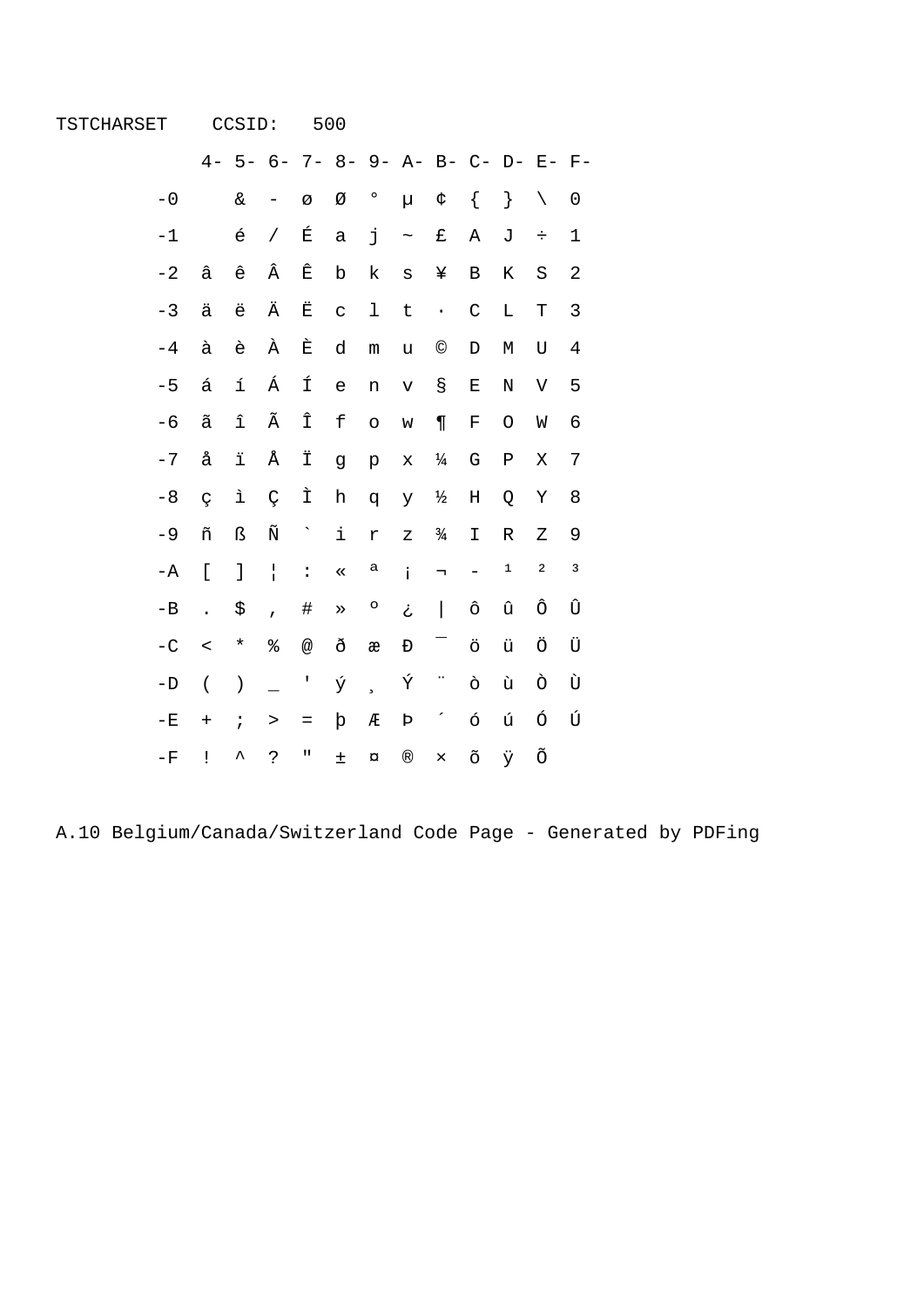## TSTCHARSET CCSID: 838

|                 | $4-$                        | $5 -$                    |                          |                         |                           |           | 6- 7- 8- 9- A- B- C- D- E- F-    |                        |                          |                           |                      |              |
|-----------------|-----------------------------|--------------------------|--------------------------|-------------------------|---------------------------|-----------|----------------------------------|------------------------|--------------------------|---------------------------|----------------------|--------------|
| $-0$            |                             | $\&$                     |                          | ₿                       | $\bullet$                 | ម្យ       | $\mathsf{C}\mathsf{m}\mathsf{v}$ | $\circ$                | $\{$                     | $\}$                      | $\setminus$          | 0            |
| $-1$            |                             | I                        | $\sqrt{2}$               | $\epsilon$              | j<br>$\mathsf{a}$         |           | $\sim$                           | ෧                      | $\mathbb A$              | $e\nu$<br>J               | $\mathbf{1}$         |              |
| $-2$            | ่ก                          | จ                        | ฏ                        | ถ                       | $\rm b$                   | k         | $\rm S$                          | ២                      | B                        | K                         | $\rm S$              | $\mathbf{2}$ |
| $-3$            | ป                           | ฉ                        | จู                       | ท                       | $\mathsf C$               | $\perp$   | $\sf t$                          | ണ                      | $\mathsf C$              | L                         | T                    | 3            |
| $-4$            | ฃ                           | ช                        | ฑ                        | $\overline{\mathbb{D}}$ | d                         | ${\rm m}$ | u                                | $\rm \sigma$           | $\mathbb D$              | $\mathop{\rm M}\nolimits$ | U                    | $\sqrt{4}$   |
| $-5$            | ิค                          | ิซ                       | ฒ                        | น                       | $\in$                     | n         | $\boldsymbol{\nabla}$            | ද්                     | E                        | N                         | V                    | 5            |
| $-6$            | ฅ                           | ណ                        | ณ                        | ป                       | $\ensuremath{\mathsf{f}}$ | $\circ$   | W                                | ঌ                      | $\mathbf F$              | $\circ$                   | W                    | 6            |
| $-7$            | ฆ                           | ល្ព                      | ମ                        | ป                       | g                         | p         | $\mathsf X$                      | ຝ                      | G                        | $\, {\bf P}$              | Χ                    | 7            |
| $-8$            | $\ensuremath{\mathfrak{J}}$ | D                        | ମ                        | N                       | h                         | q         | У                                | ಡ                      | Η                        | Q                         | Υ                    | 8            |
| $-9$            | Ĺ                           | l                        | $\wedge$                 | Ň                       | i                         | $\Gamma$  | $\overline{z}$                   | ๙                      | Ι                        | $\, {\mathbb R}$          | Ζ                    | 9            |
| $-\mathbb{A}$   | ¢                           | $\mathbf{I}%$            | $\overline{\phantom{a}}$ | $\ddot{\cdot}$          | ฝ                         | วิ        | ١s                               | Y                      | $\overline{\phantom{a}}$ | ำ                         | $\ddot{\phantom{1}}$ |              |
| $-B$            | $\ddot{\phantom{0}}$        | \$                       | $\mathbf{r}$             | $\#$                    | W                         | ព         | ส                                | ٩e                     | $\overline{\phantom{a}}$ | $\mathsf{I}$              | $\epsilon$<br>ๆ      |              |
| $-C$            | $\,<$                       | $\star$                  | $\frac{1}{\sqrt{2}}$     | g                       | ฟ                         | ิด        | ห                                | ⊿<br>پ                 | $\mathsf{f}\mathsf{f}$   | $\approx$                 | $\circ$              |              |
| $-\,\mathrm{D}$ | $\overline{(}$              | $\mathcal{C}^{\prime}$   |                          | Ţ                       | រា                        | ฦ         | w                                | $\mathcal{L}$          | $\triangleq$             | ı<br>$\tilde{l}$          | ÷                    |              |
| $-E$            | $\! + \!$                   | $\dot{.}$                | >                        | $=$                     | ม                         | J         | อ                                | $\mathcal{L}^{\circ}$  | $\overline{a}$           | e<br>ใ                    | $\epsilon^{\prime}$  |              |
| $-\,\mathrm{F}$ | $\overline{\phantom{a}}$    | $\overline{\phantom{0}}$ | $\mathbin{\mathbb S}$    | IJ                      | ย                         | ମ         | ฮ                                | $\triangleright$<br>٩J | y                        | $_{\rm 69}$               |                      |              |

A.11 Thai Code Page - Generated by PDFing